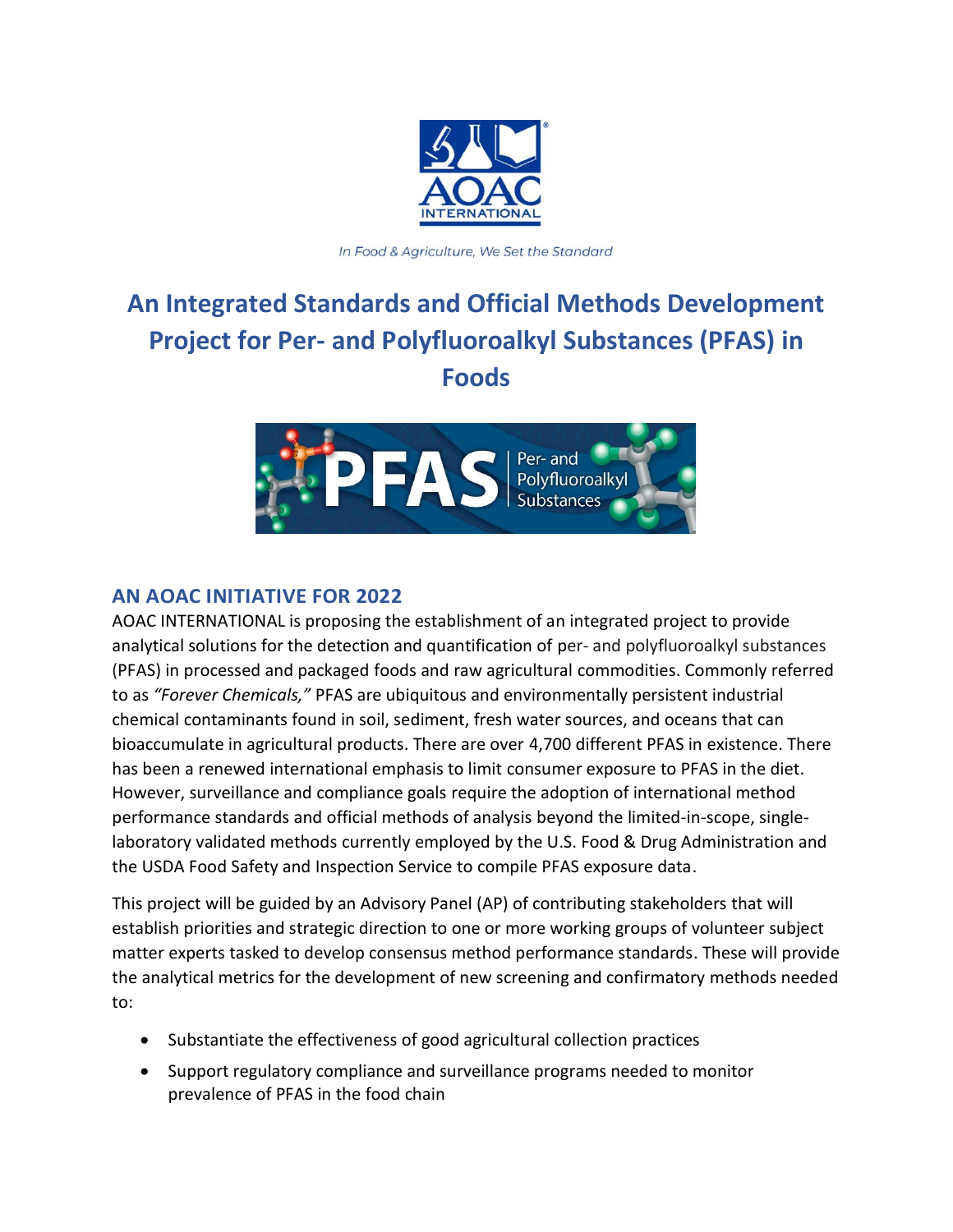• Support mitigation and prevention strategies to minimize the risk for importers, exporters, and finished product producers

As an integrated project, AOAC will also:

- Foster the development of suitable testing and reference materials
- Foster the development of rapid diagnostic methods through the Reviewed and Recognized (R<sup>2</sup>)and Performance Tested Methods (PTM) Program within the Research Institute
- Develop a complementary training component to provide stakeholder guidance on method development and fulfill validation and verification requirements for the proper implementation of all validated *Official Methods of Analysis*.

#### **BACKGROUND**

Per- and Polyfluoroalkyl Substances (PFAS) are a category of manufactured chemicals that have been used in industry and consumer products since the 1940s because of their useful properties. There are over 4,700 registered PFAS compounds being used in products and industries. They are used in a wide variety of industrial applications that include textiles, household products, firefighting equipment, automotive, construction, electronics and food processing and packaging. Some, e.g., perfluorooctanoic acid (PFOA) and perfluorooctane sulfonate (PFOS), have been more widely used and studied than others.

PFAS are persistent and toxic contaminants that break down very slowly. They are ubiquitous throughout the environment, the open waters of the oceans being the largest reservoir, though fresh water sources and soil are also known harbors for PFAS. They are also bio-accumulative products readily absorbed into soil and sediment through surface and ground water leaching and can build up in people, animals, and agricultural crops. The public health risks associated with these factors are therefore greatest in drinking water and animal feed; and, the consumption of fin fish and shellfish, fruit, milk, egg and egg products, and fresh produce. Contact from PFAS through their use in food packaging and food processing equipment (including non-stick cookware) is an additional public health concern.

Many governments and regulatory authorities are now seeking to enact new regulatory thresholds to control and mitigate the public health threat posed by PFAS. Most however are directed towards the development of environmental guidelines and mitigation strategies for drinking water and soil. Under the EU Persistent Organic Pollutants (POP) Regulation, PFOS and PFOA are now listed in Annex I of POPs Regulation, which means that they are prohibited. This includes their use in cosmetics and food contact surfaces. The Danish Ministry of Environment and Food banned PFAS chemicals in food contact paper, cardboard materials, and articles starting from May 2020. Denmark was the first country in the EU to ban PFAS in food contact materials. In the United States, the Environmental Protection Agency and state agencies have established maximum contaminant levels for drinking water and groundwater. However, there are no federal or state safety standards related to PFAS for soil in grazing or foraging areas, or for animal feed. Likewise, there are no federal safety standards for PFAS levels in food products.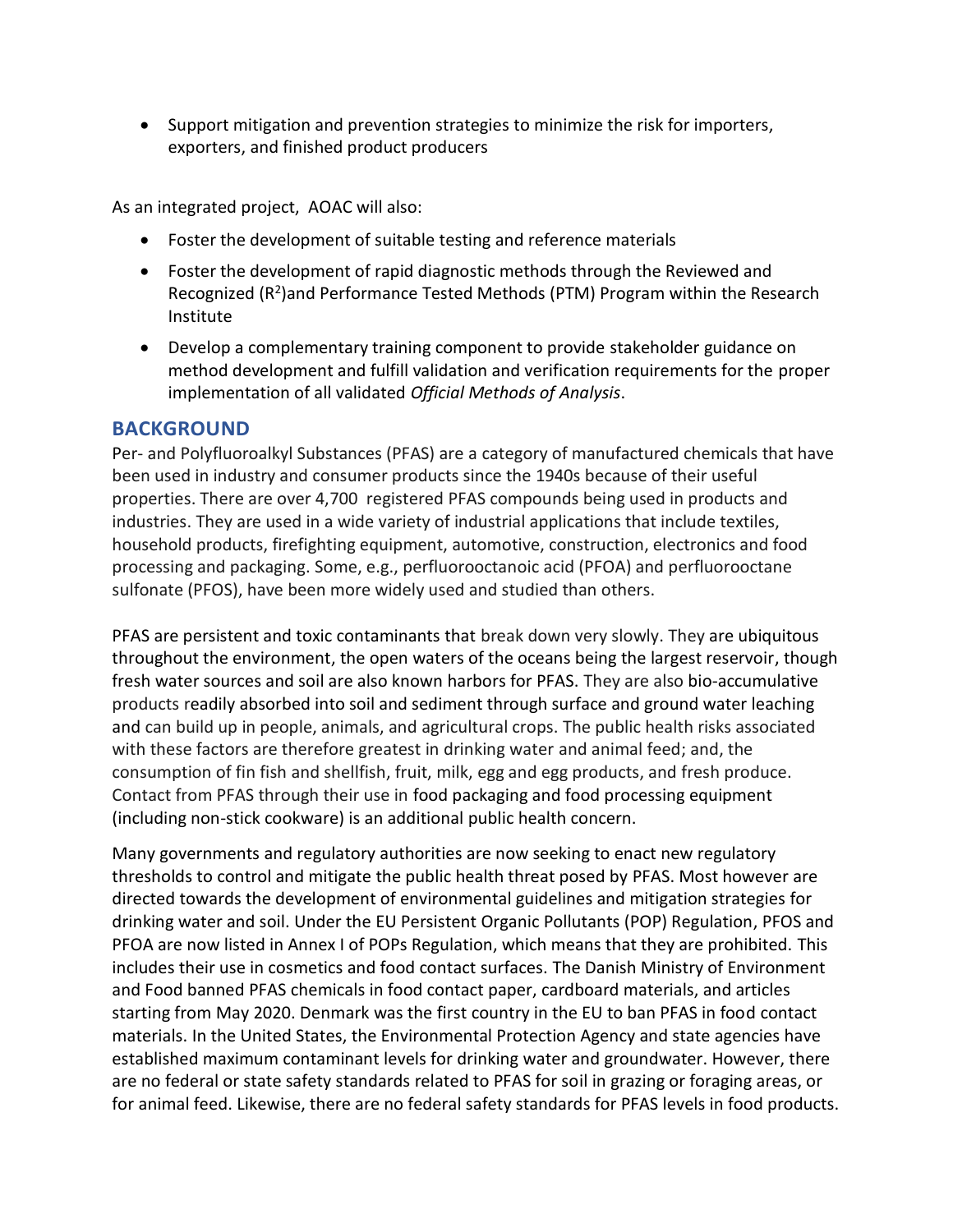Legislation is currently under consideration in a number of US House and Senate Subcommittees to enact coordinated efforts between the EPA, USDA, and HHS to help reduce human and animal? exposure to PFAS and expand upon legislation signed into law in 2019 .

## **THE ANALYTICAL CHALLENGE**

The ubiquity and sheer number of PFAS analogs pose a daunting analytical challenge for testing in foods. Whereas most of the surveillance and testing programs have focused on soil, sediment and water using validated and uniformly accepted methodologies, testing capabilities for contamination, susceptible bioaccumulation in associated agricultural food matrices, and for leaching into processed products from packing and food contact surfaces are minimal. This represents a significant gap for government and public health agency programs tasked to assess human exposure and risk in foods.

In the U.S. the Food & Drug Administration and the USDA Food Safety and Inspection Service employ LC-MS-MS methods to test for PFAS in food. Each are in-house, single-laboratoryvalidated; each are limited in scope. The FDA method can detect 20 PFAS compounds; the FSIS method can detect 16 PFAS. Neither methodology is purported to detect those PFAS currently approved for use in food packaging. Additionally, there are no current standards and methods development activities within ISO TC 34 (Food Products).

# **AOAC SEEKS YOUR SUPPORT**

AOAC INTERNATIONAL recognizes the need to address the current gap in analytical capabilities to detect PFAS in food, food contact surfaces and food packaging. Through its global stakeholder communities and subject matter experts, we propose to identify and prioritize all PFAS that pose a food- and agriculture-related risk to consumers, and to develop method performance standards in support of fit-for-purpose *Official Methods of Analysis* to detect relevant PFAS in a wider range of matrices. The adoption and implementation of such compendial methods will provide the necessary confidence in human exposure data to drive the development of future public health guidance and regulatory requirements.

The PFAS Project will be guided by an advisory panel (AP) of funding organizations to confirm priorities and working group objectives. This panel will meet quarterly to review progress and consider additional objectives.

To launch this effort, AOAC INTERNATIONAL is asking organizations to join this important project with a contribution of \$10,000. Other levels of contributions will be considered as well<sup>1</sup>.

Funding will support the following aspects of the project<sup>2</sup>:

- Identification and recruitment for working groups and members
- Facilitating AP meetings, working group and subgroup meetings (when needed) for drafting of consensus documentation
- Coordination of all program meetings
	- $\circ$  Up to two (2) annual in-person program meetings
	- $\circ$  Working group meetings and subgroup meetings (both in-person and web